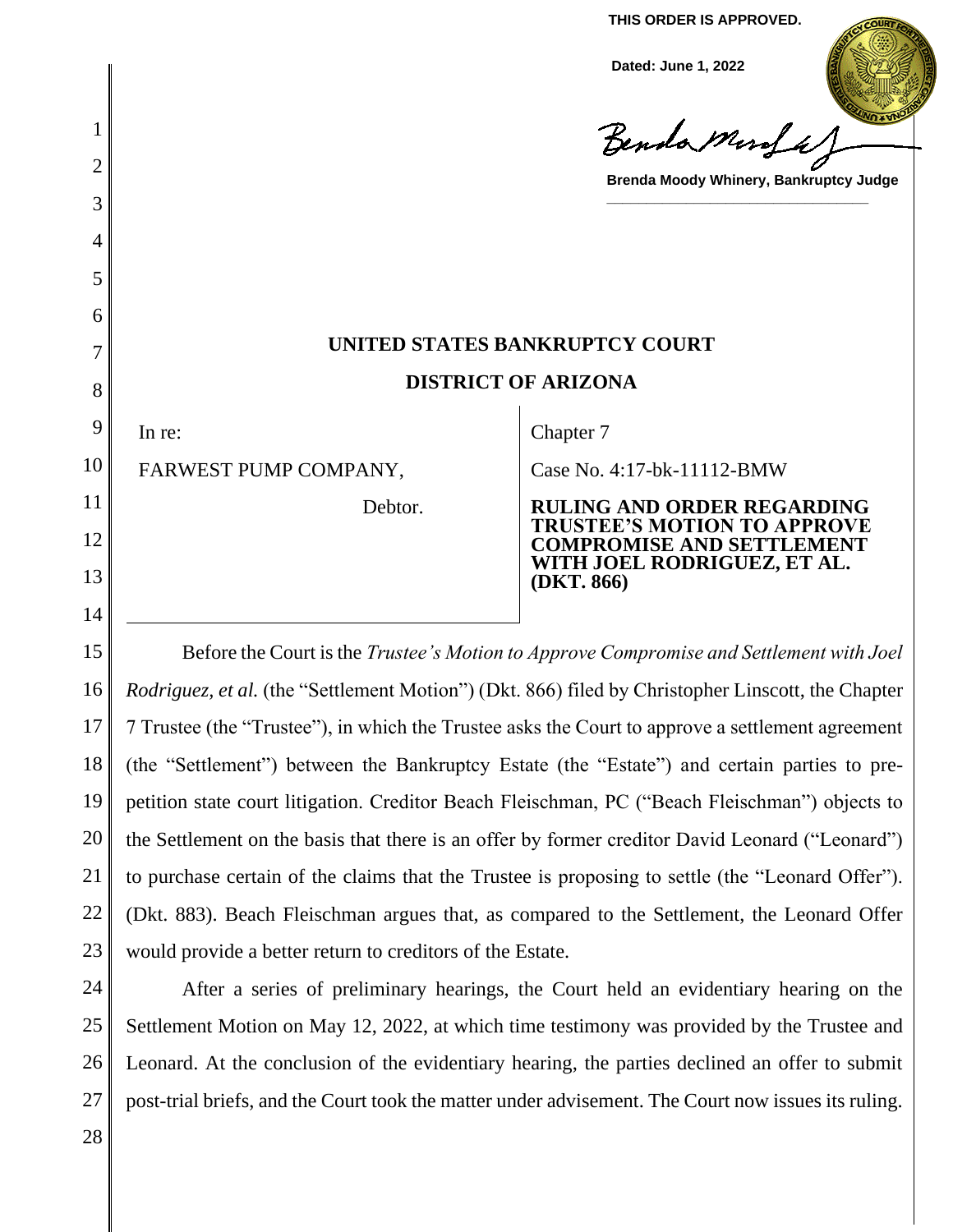1

7

# **I. Jurisdiction**

2 3 4 5 6 The Court has jurisdiction over this matter pursuant to 28 U.S.C. §§ 1334 and 157. This is a core proceeding pursuant to 28 U.S.C.  $\S 157(b)(2)(A)$ . The following constitute the Court's findings of fact and conclusions of law pursuant to Federal Rule of Civil Procedure 52, as incorporated by Federal Rule of Bankruptcy Procedure 7052, and made applicable to contested matters by Federal Rule of Bankruptcy Procedure 9014(c).

## **II. Factual and Procedural Background**

8 9 10 11 12 13 14 15 16 17 18 19 On January 28, 2015, Farwest Pump Company ("Farwest" or the "Debtor"), filed an action against Joel Rodriguez, Lawrence Rodriguez, Mark Skokan, Ann M. Rico-Skokan, Darlene Rodriguez Krueger ("Krueger"), Doug Dunlap, Christina Dunlap (also known as Tina Dunlap), High Desert Irrigation (Doug Dunlap, Christina Dunlap, and High Desert Irrigation are collectively referred to as the "Dunlap Parties"), and Joyce E. Larson (collectively with the above-named parties, the "Settling Parties") in Pima County Superior Court (the "State Court Action").<sup>1</sup> (Dkt. 946 at 3,  $\P$  1). The Dunlap Parties asserted counterclaims against Farwest, and Farwest tendered its defense of the Dunlap Parties' counterclaims to Secura Insurance Company ("Secura"), which accepted the defense under a reservation of rights. (Dkt. 946 at 3, ¶ 2). Farwest's principals, Clark and Channa Vaught (the "Vaughts"), are also parties to the State Court Action. The factual disputes underlying the State Court Action relate to actions that took place between 1998 and 2013. (Dkt. 954 at ¶ 3).

20 21 22 23 24 25 On September 20, 2017, Farwest filed a petition for relief under Chapter 11 of the Bankruptcy Code (the "Petition Date"). (Dkt. 1). In its schedules, Farwest valued its claims in the State Court Action at \$3 million. (Dkt. 946 at 4, ¶ 7; Dkt. 82). An Official Committee of Unsecured Creditors (the "Committee") was appointed shortly after the Petition Date. (Dkt. 49). On December 19, 2017, Farwest removed the State Court Action to this Court. (Adv. Dkt.  $1)$ .<sup>2</sup>

<sup>27</sup> 28 <sup>1</sup> Although additional parties were named in the State Court Action, the Settling Parties are the only remaining litigants against whom the Estate has asserted claims.

 $2$  "Adv. Dkt." refers to docket entries in the removed action, adversary case number 4:17-ap-00815-BMW.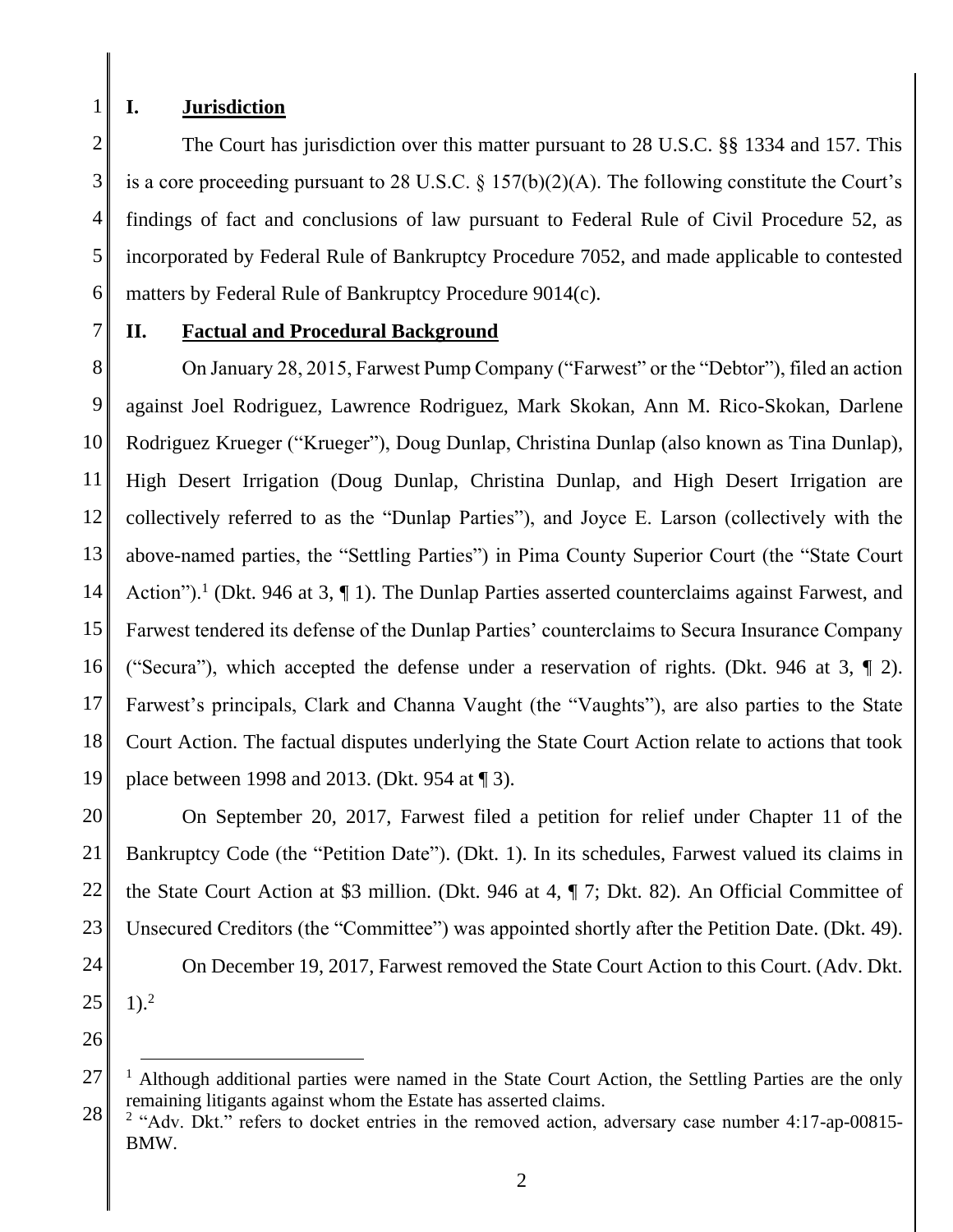On April 17, 2018, this Court issued an order remanding the State Court Action to the Pima County Superior Court for liquidation of the claims asserted therein. (Adv. Dkt. 23).

3 4 On November 4, 2020 (the "Conversion Date"), this case was converted to Chapter 7, and the Trustee was appointed thereafter. (Dkt. 798).

5

6

7

8

1

2

The Trustee is not aware of any material effort by the Debtor or the Committee to resume litigation of the State Court Action while this case was pending in Chapter 11. (Dkt. 954 at ¶ 4). Since the Conversion Date, the Trustee has likewise not made any material effort to resume litigation of the State Court Action.

9 10 11 12 13 Before this case was converted to Chapter 7, the State Court Action was scheduled for an estimated 20-day trial to begin on March 17, 2020. (Dkt. 946 at 5, ¶ 11). However, after conversion of the case, the State Court Action was stayed. (Dkt. 946 at 5, ¶ 13). A new trial date has not been set, and the Trustee believes that in the event litigation were to continue, it is unlikely that a trial would begin until sometime in 2023. (Dkt. 954 at ¶ 10).

14 15 16 17 18 19 20 As of the Conversion Date, Leonard was a creditor of this Estate. (*See* Dkt. 444). However, on March 26, 2021, the Court approved a settlement between the Estate and Leonard, pursuant to which Leonard's claims against the Estate were deemed fully satisfied in exchange for the Estate's assignment of certain claims against Secura (the "Secura Claims") to Leonard. (Dkt. 842; 5/12/2022 Trial Tr. 16:21-24, 36:25-37:5). As a result, Leonard is no longer a creditor of this Estate, but Leonard holds the interest in the Secura Claims and is pursuing recovery on the same. (Dkt. 842; 5/12/2022 Trial Tr. 16:21-22, 36:25-37:8, 37:20-22).

21

## **A. Claims of the Estate**

22 23 24 25 26 The Estate's remaining claims against the Settling Parties include breach of fiduciary duty, breach of contract and bad faith, constructive fraud, fraud, and negligent misrepresentation claims. (Dkt. 946 at 4, ¶ 5). Included in these remaining claims are aiding and abetting and racketeering claims the Estate has asserted against the Dunlap Parties, which claims have survived summary judgment. (Dkt. 946 at 4, 15).

28

27

Pertinent to any claims of the Estate against Krueger, in June 2017, Krueger filed a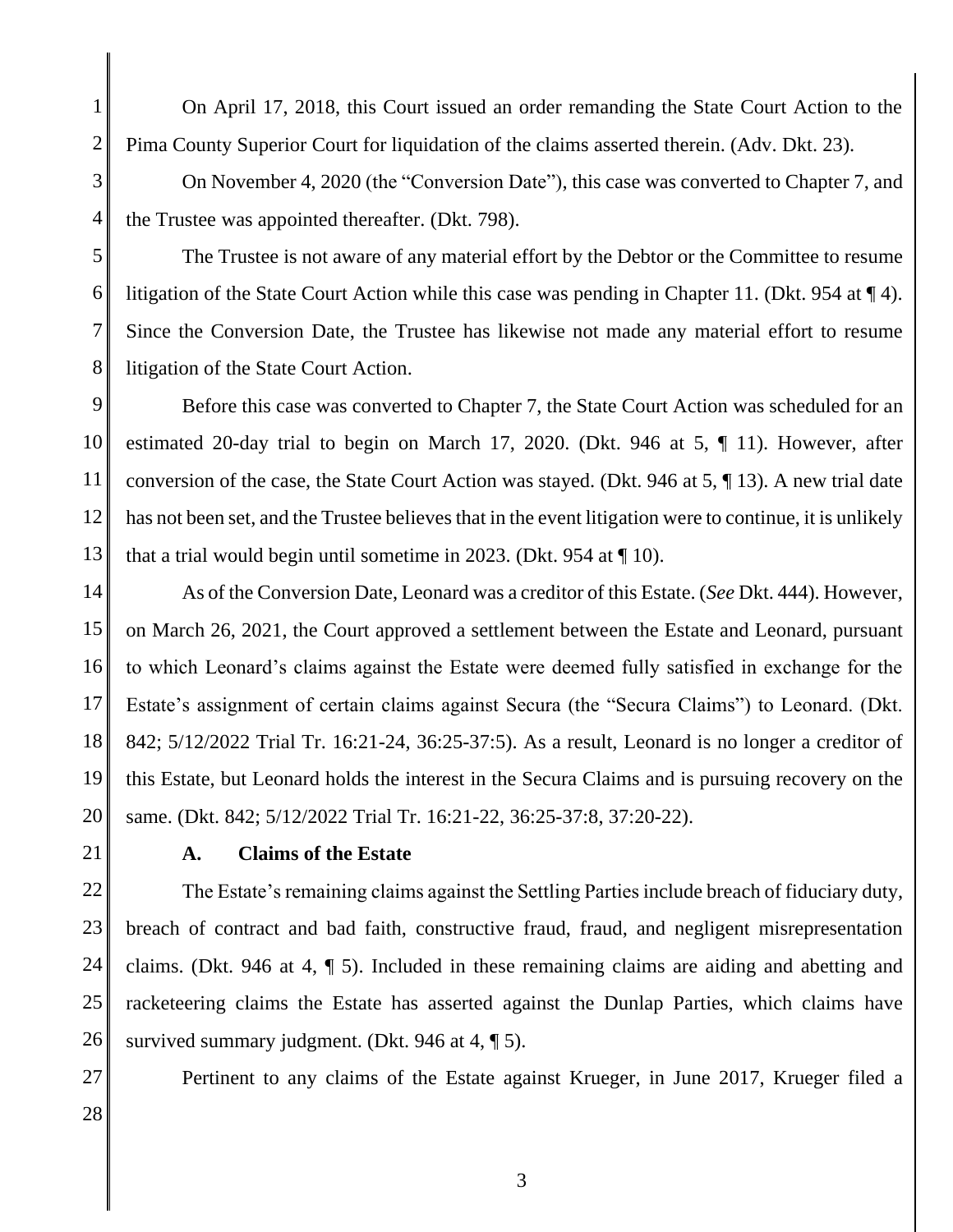1 2 3 4 5 personal Chapter 13 bankruptcy case.<sup>3</sup> Krueger included Farwest on her Schedule E/F as holding a contingent, unliquidated, disputed claim in the amount of \$0, but Farwest did not file a proof of claim in that case. (*See* Kr. Dkt. 4 at 4).<sup>4</sup> Farwest did, however, file a non-dischargeability action against Krueger pursuant to 11 U.S.C.  $\S\S$  523(a)(2), (a)(4), and (a)(6), which action remains pending (the "Krueger Adversary"). (Dkt. 946 at 4, ¶ 6).

6

## **B. Claims Against the Estate**

7 8 9 10 11 12 13 14 The Dunlap Parties have filed a proof of claim in this case in the amount of \$305,957 on account of and relating to their remaining counterclaims in the State Court Action. (Dkt. 946 at 4, ¶ 8; Proof of Claim 23-1). The parties agree that it is possible some of the claims asserted by the Dunlap Parties against the Debtor in the State Court Action may be covered by Farwest's Secura insurance policy. (Dkt. 946 at 4, ¶ 9). The Dunlaps have indicated that they may assert additional claims against the Estate, including potential administrative expense claims. (Dkt. 946 at 4, ¶ 10). However, the Dunlaps have not liquidated these amounts, amended their proof of claim to include these amounts, or filed an administrative expense claim. (Dkt. 946 at 4, ¶ 10).

15 16 17 Krueger has filed a proof of claim in this case in the amount of \$80,000 for attorneys' fees. (Dkt. 946 at 5, ¶ 14; Proof of Claim 27-1). However, in her personal bankruptcy case, Krueger did not schedule any claims against Farwest. (*See* Dkt. 946 at 5, ¶ 15; Kr. Dkt. 4).

18 19 20 21 Aside from the Dunlap Parties and Krueger, none of the other Settling Parties has filed a claim in this bankruptcy case. (5/12/2022 Trial Tr. 18:15-18). Further, no Settling Party formally asserted an administrative expense claim prior to the Chapter 11 administrative claims bar date. (*See* Dkt. 857; Dkt. 946 at 4, ¶ 10; 5/12/2022 Trial Tr. 18:15-18).

22

## **III. The Competing Proposals**

23

#### **A. The Trustee's Settlement**

24 25 26 Under the Trustee's Settlement, the Estate's claims against the Settling Parties would be released in exchange for complete satisfaction of all claims asserted by the Settling Parties against the Estate, including the \$305,957 proof of claim filed by the Dunlap Parties and the \$80,000

<sup>3</sup> See *In re Krueger*, 4:17-bk-07553-SHG (Bankr. D. Ariz. 2017).

<sup>28</sup> <sup>4</sup> "Kr. Adv. Dkt." refers to the docket in the Krueger bankruptcy case, case number 4:17-bk-07553-SHG (Bankr. D. Ariz. 2017).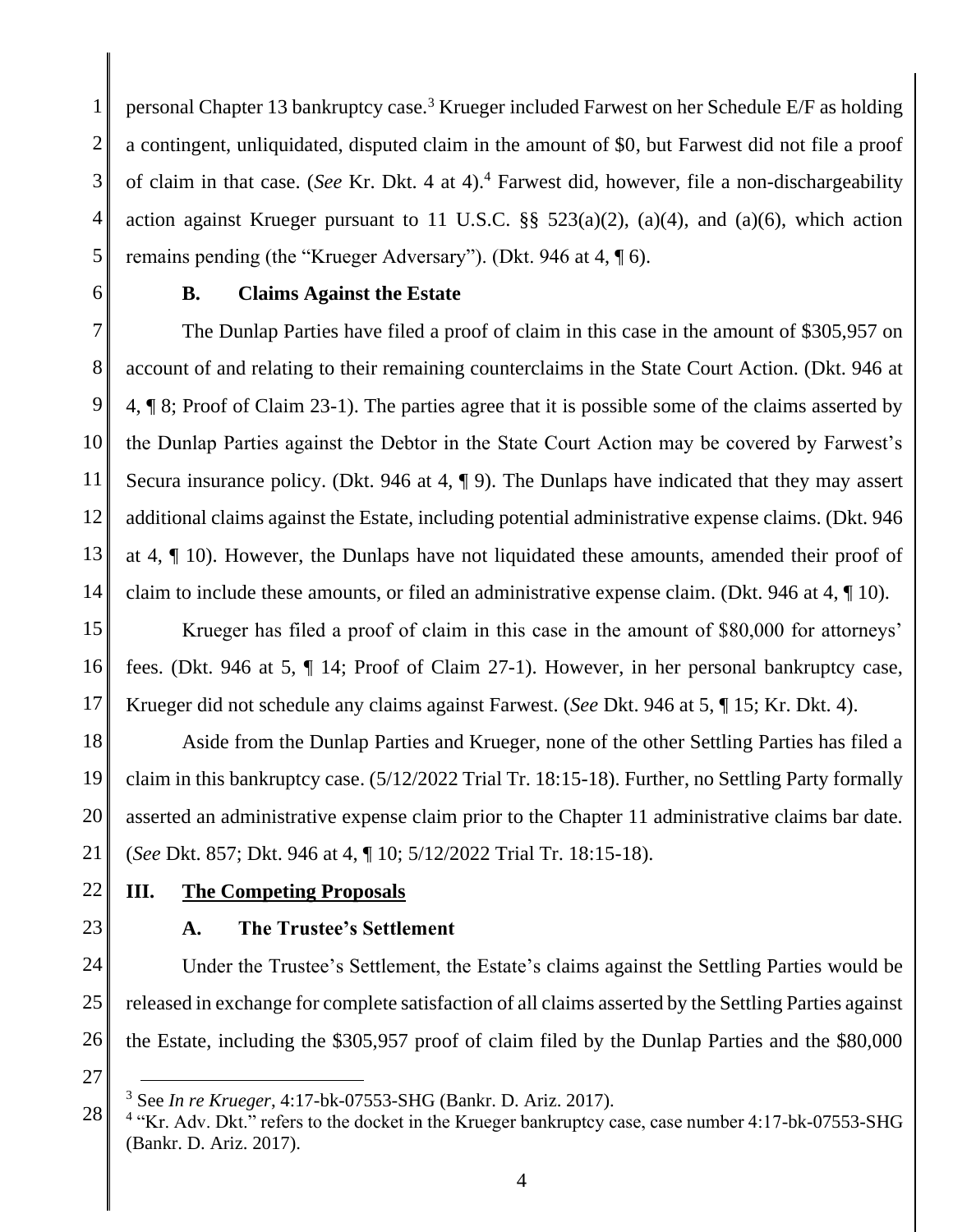proof of claim filed by Krueger, which claims represent approximately 25% of the general unsecured claims filed in this case. (Dkt. 866; 5/12/2022 Trial Tr. 10:1-3).

3 4 5 6 Neither the Vaughts nor their non-debtor affiliates are parties to the Trustee's Settlement. (Dkt. 946 at 6, ¶ 18; Dkt. 954 at ¶ 17). As such, any claims that any of the Settling Parties, including the Estate, have against the Vaughts or any of their affiliates are fully reserved and unaffected by the Trustee's Settlement. (Dkt. 946 at 6, ¶ 18; Dkt. 954 at ¶ 17). Nevertheless, the Settlement would resolve all claims of and against the Estate in the State Court Action.<sup>5</sup>

7 8

1

2

# **B. The Leonard Offer**

9 10 11 12 13 Under the Leonard Offer: (1) Leonard would pay the Estate \$25,000 for an assignment of the Estate's claims against the Dunlap Parties and Krueger; and (2) "Leonard, individually and through his entity, would indemnify the Estate for any amounts that the Estate would have to distribute on account of any allowed claims of the Settling Parties" (the "Indemnification"). (Dkt. 946 at 2).<sup>6</sup>

14 15 16 17 18 19 Leonard has clarified that the Indemnification would cover: (1) the pro-rata portion of any and all of the pre-conversion claims of the Dunlap Parties and Krueger against the Estate; and (2) any post-conversion claims that the Dunlap Parties and Krueger could have against the Estate, provided that such claims could not have been filed before the Chapter 11 administrative claims bar date. (Dkt. 953 at ¶¶ 3-4). The Indemnification would not, however, cover "administrative expenses incurred [by] the Trustee related to the Bankruptcy case." (Dkt. 953 at ¶ 5).

20 21 22 23 Further, when the Trustee is in a position to make a distribution to unsecured creditors, Leonard proposes to post a bond in the amount that the Krueger and the Dunlap Parties would receive from the Estate as part of that distribution, based upon their filed proofs of claim. (Dkt. 946 at 7, ¶ 26; 5/12/2022 Trial Tr. 41:22-24).

- 24
- 25

<sup>26</sup>  $<sup>5</sup>$  There are no claims of the Estate pending against the Vaughts in the State Court Action. (Dkt. 953 at</sup>  $\P$  10).

<sup>27</sup> <sup>6</sup> Counsel for Beach Fleischman and Leonard suggested during the evidentiary hearing that there were higher and better offers proposed to the Trustee during negotiations, over and above the Leonard Offer

<sup>28</sup> that has been presented to the Court. (*See* 5/12/2022 Trial Tr. 31:12-32:19). Any such offers are not before the Court and will not be considered in this ruling.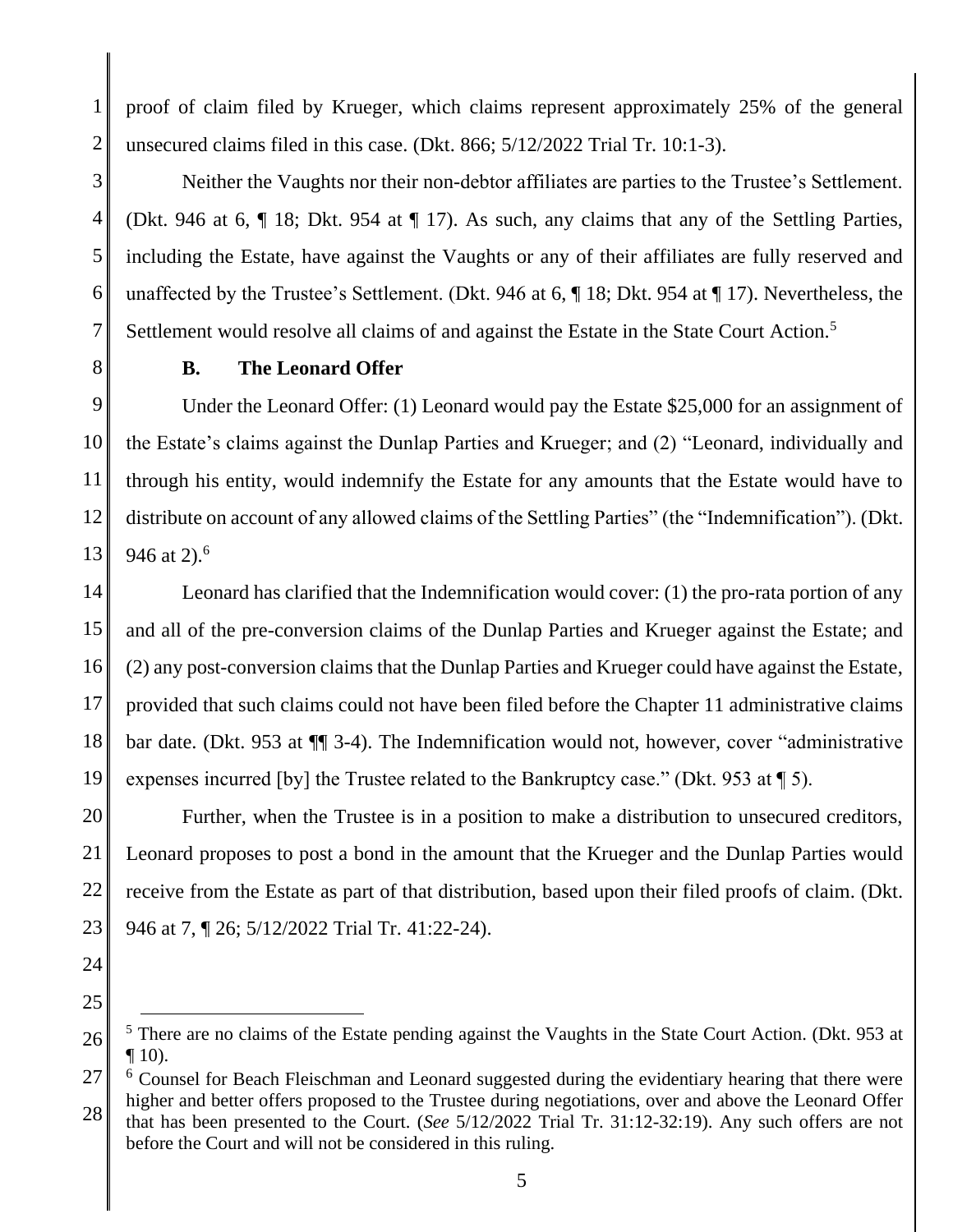1 **IV. Issue**

2 3 The issue before the Court is whether the Trustee has properly exercised his business judgment in proceeding with the Settlement, rather than the Leonard Offer.<sup>7</sup>

- **V. The Positions and Arguments of the Parties**
- 5

14

17

19

4

# **A. Trustee's Position**

6 7 8 9 10 11 12 The Trustee asserts that for a number of reasons, his proposed Settlement provides a resolution of the issues that is preferable to the Leonard Offer. The Trustee states that he reached the Settlement and filed the Settlement Motion following an investigation of the merits of the Estate's claims in the State Court Action, an investigation of the proofs of claim filed by the Dunlap Parties and Krueger, and discussions about the pending litigation with the Estate's material stakeholders. (Dkt. 946 at 5, ¶ 17; *see also* 5/12/2022 Trial Tr. 9:20-11:16). Specifically, the Trustee did the following in connection with his negotiation of the Settlement:

- 13 a. Analyzed publicly available documents pertaining to the State Court Action;
	- b. Analyzed publicly available documents filed in the Krueger Adversary;
- 15 16 c. Analyzed an expert report dated August 24, 2017 that was prepared to aid the Debtor in analyzing the counterclaims made by the Dunlap Parties and others;
	- d. Analyzed the Debtor's books, records, and schedules;
- 18 e. Analyzed the claims register and the proofs of claim filed by the Dunlap Parties and Krueger;
- 20 21 22 23 24 25 f. Held meetings and interviews with multiple stakeholders in this bankruptcy case, including: (i) Leonard; (ii) representatives of and/or counsel for The Morgan Rose Ranch, L.P., BMR III, L.P., and ANC Orchard, LLC (collectively, the "Morgan Ranch Creditors"), which hold some of the largest general unsecured claims in this case; (iii) former counsel to the Committee; (iv) the Vaughts; and (v) counsel for the Dunlap Parties;
- 26

27

g. Analyzed the Leonard Offer; and

<sup>28</sup>  $<sup>7</sup>$  The parties have phrased the issue as whether the Trustee's choice to proceed with the Settlement as</sup> opposed to the Leonard Offer satisfies the business judgment standard. (Dkt. 946 at 9).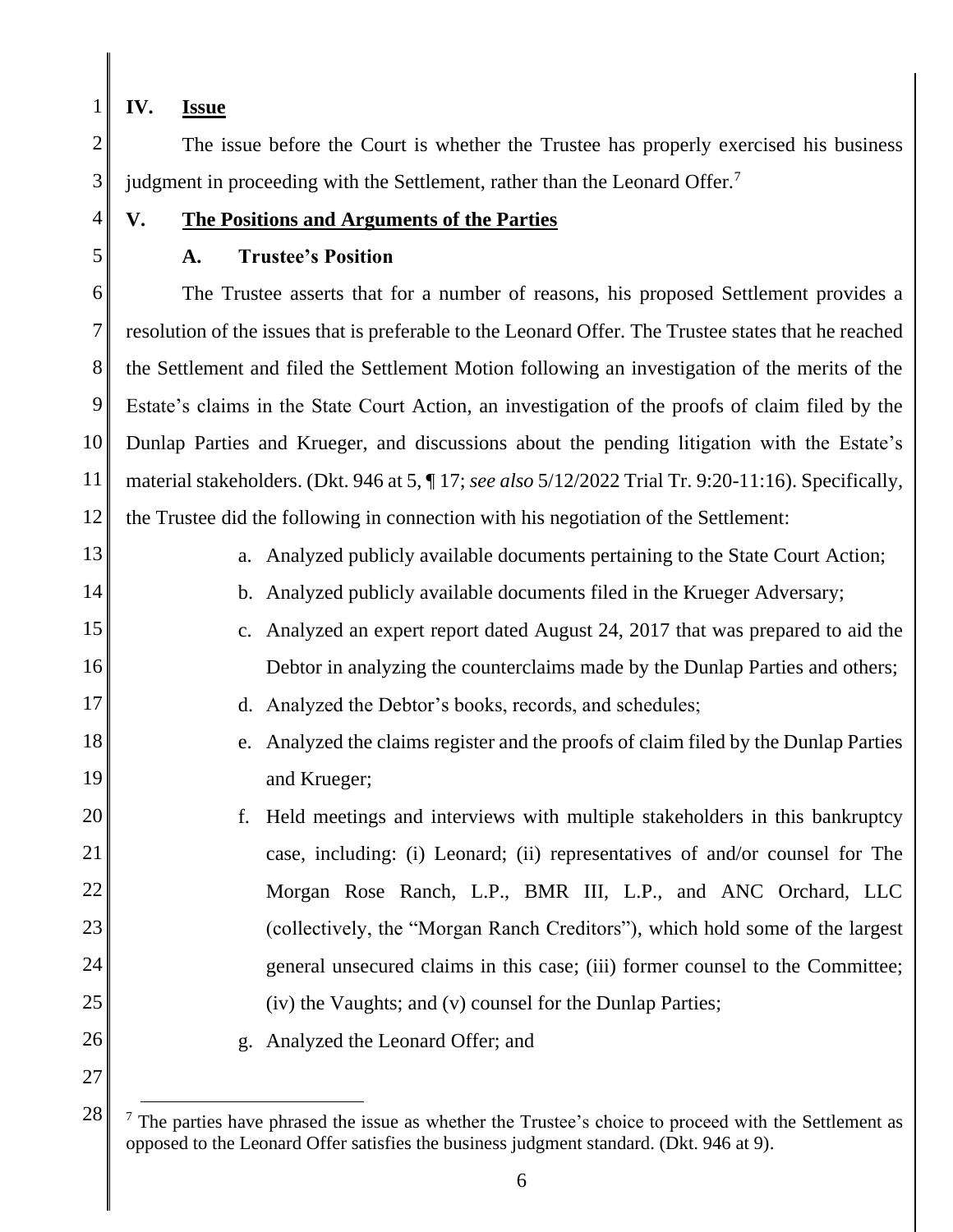2

3

5

7

8

9

1

h. Held discussions with representative(s) of Secura regarding Farwest's defense of the counterclaims asserted by the Dunlap Parties in the State Court Action. (Dkt. 954 at ¶ 2; 5/12/2022 Trial Tr. 9:20-11:16).

4 6 10 In terms of the value of the litigation, although the Debtor ascribed a \$3 million value to the Estate's claims in the State Court Action, the Trustee has found the Debtor's schedules to be unreliable. (Dkt. 954 at  $\P$  11). Based upon his analysis, the Trustee believes it would take substantial time and cost to resume the State Court Action and litigate objections to the claims asserted by the Dunlap Parties and Krueger in this bankruptcy case. (Dkt. 954 at ¶ 5). Further, the Trustee asserts that the Estate's limited resources complicate the Estate's ability to pursue litigation. (Dkt. 954 at  $\P$  7).

11 12 13 14 It is the Trustee's position that the proposed satisfaction of the Krueger and Dunlap Parties' claims under the terms of the Settlement would materially benefit the Estate by reducing the pool of general unsecured claims by approximately 25%, and thereby increase recoveries for the holders of the remaining allowed claims. (Dkt. 954 at ¶ 6; 5/12/2022 Trial Tr. 17:8-14).

15 16 17 18 19 20 21 22 23 24 25 In comparing the Settlement against the Leonard Offer, the Trustee asserts that general unsecured creditors would receive an estimated 39% return on their claims if the Settlement is approved. (Dkt. 954 at  $\P 8$ ; TE 11;<sup>8</sup> 5/12/2022 Trial Tr. 13:18-14:21). By contrast, the Trustee asserts that general unsecured creditors would receive an estimated 36% return in the event the Settlement is not approved, and the Leonard Offer is pursued. (Dkt. 954 at ¶ 9; TE 12; 95/12/2022 Trial Tr.14:22-16:7). The Trustee attributes this lower estimated return to creditors under the Leonard Offer primarily to costs the Estate would incur while waiting for Leonard to conclude the claims litigation in the State Court Action. (Dkt. 954 at ¶¶ 9, 13-14). Specifically, the Trustee assumes: (1) an additional \$15,000 in legal fees to monitor and coordinate the litigation with the Dunlap Parties; (2) an additional \$2,500 in operating expenses to keep this bankruptcy case open; and (3) an additional \$1,000 in trustee fees given the funds that the Estate would acquire under

<sup>27</sup> <sup>8</sup> TE 11 is also Exhibit A to the *Declaration of Christopher Linscott in Support of Trustee's Motion to*  Approve Compromise and Settlement Agreement with Joel Rodriguez, et al. (Dkt. 954).

<sup>28</sup> <sup>9</sup> TE 12 is also Exhibit B to the *Declaration of Christopher Linscott in Support of Trustee's Motion to*  Approve Compromise and Settlement Agreement with Joel Rodriguez, et al. (Dkt. 954).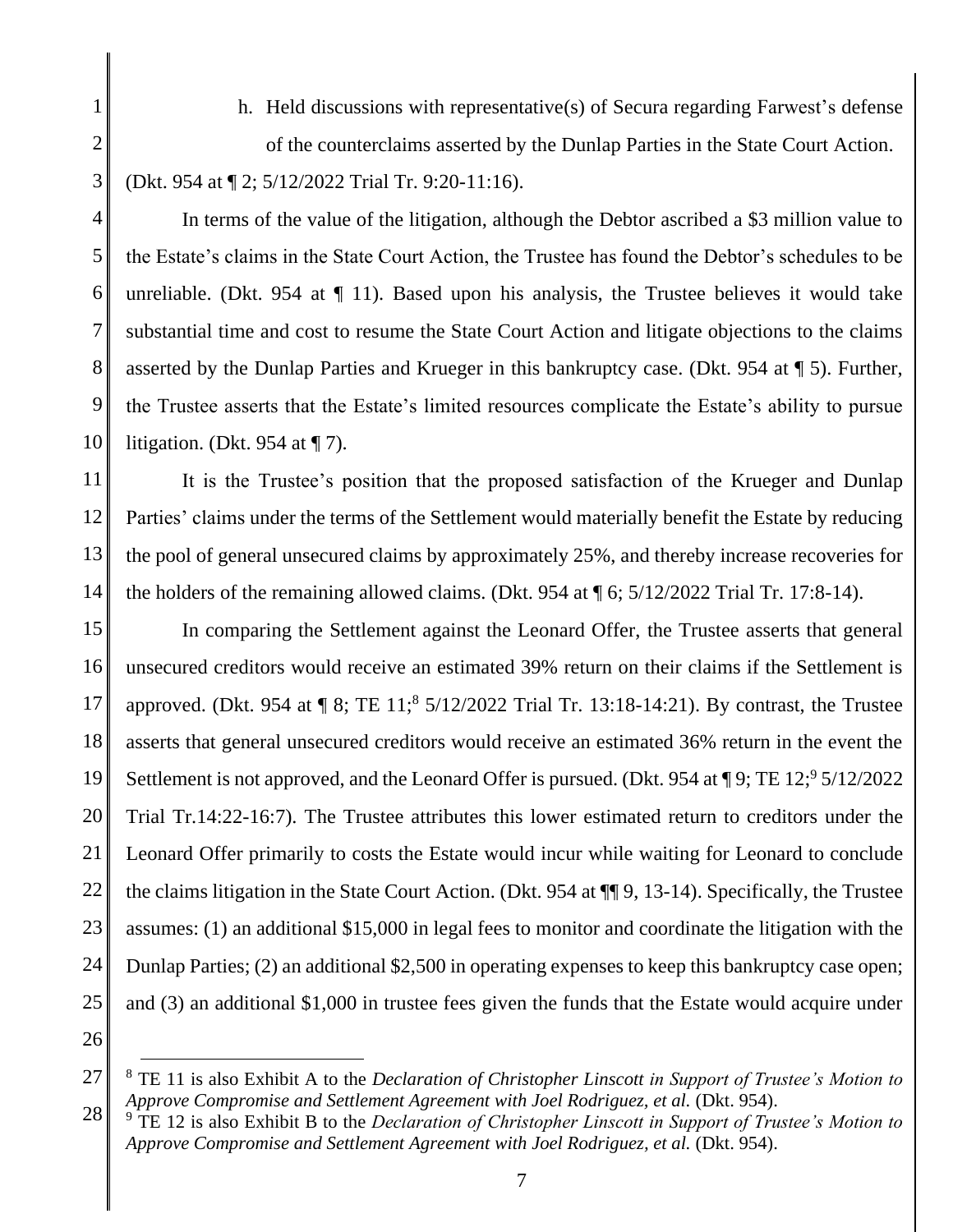the Leonard Offer. (5/12/2022 Trial Tr. 15:4-19, 22:13-23:1; TE 12).

2 3 The Trustee does not believe Leonard's offer to indemnify the Estate and post a bond would benefit the Estate given the Trustee's understanding that he would not be able to close this case until such time as the Krueger and Dunlap Parties' claims are fully and finally resolved. (Dkt. 954 at ¶ 14; 5/12/2022 Trial Tr. 17:5-7, 26:5-6).

6 7 8 9 10 Further, according to the Trustee, counsel for the Dunlap Parties has asserted that continued litigation of the State Court Action, even by Leonard, could give rise to administrative claims against the Estate for, among other things, vexatious litigation. (Dkt. 954 at ¶ 9). It is the Trustee's understanding, and it has not been refuted, that the Estate, and not Leonard, would be responsible for any such administrative claims. (*See* Dkt. 954 at ¶ 9).

11 12 13 14 15 16 Ultimately, the Trustee decided to move forward with the Settlement due to the complicated and protracted nature of the State Court Action, the Trustee's assessment of the Estate's claims against the Settling Parties, the immediate benefit to the Estate resulting from the satisfaction of the Krueger and the Dunlap Parties' claims, the complexities and uncertainties surrounding the Leonard Offer, and in light of support from key stakeholders. (Dkt. 946 at 8, ¶ 29).

17 18 19 20 The Trustee asserts that given the foregoing, based upon his business judgment, the terms of the Settlement reflect a fair and equitable compromise of the State Court Action, Krueger Adversary, and Krueger and Dunlap Parties' claims that is better for creditors and the Estate than the Leonard Offer. (Dkt. 954 at ¶ 21).

21

1

4

5

## **B. Beach Fleischman's Position**

22 23 24 25 26 27 28 Beach Fleischman argues that the Leonard Offer represents a higher and better offer than the Trustee's Settlement given that it provides for \$25,000 in immediate cash to the Estate and contains an indemnification provision. In Beach Fleischman's view, the Leonard Offer would provide for the same end result as the Settlement, plus an additional \$25,000 in cash. (*See* Dkt. 953 at ¶¶ 1, 2 & 6; 5/12/2022 Trial Tr. 28:9-18). Beach Fleischman, through Leonard, further suggests that the counterclaims raised by the Dunlap Parties against Farwest in the State Court Action are without merit. (5/12/2022 Trial Tr. 30:18-31:3). For these reasons, Beach Fleischman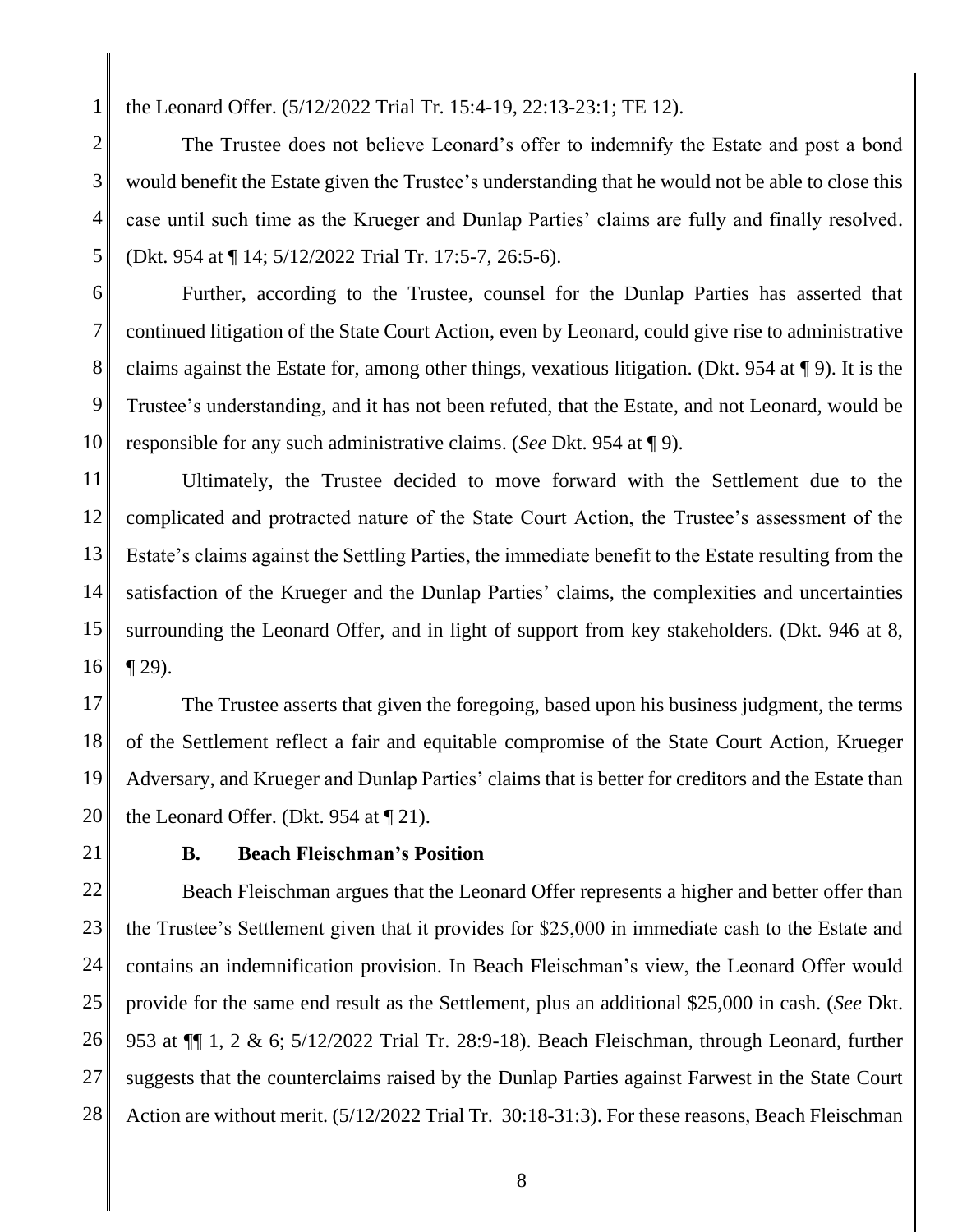2 contends that the Trustee's decision to move forward with the Settlement Motion constitutes an abuse of the Trustee's business judgment.

3 4 5 6 7 8 9 10 Beach Fleischman, through Leonard, takes the position that any protracted litigation resulting from the Leonard Offer would not impact the administration of the Estate, because it is Leonard's understanding that if his offer is approved, the Trustee may close the Estate at any time, at which point Leonard would post a bond to cover any distribution to which the Dunlap Parties and/or Krueger would be entitled. (Dkt. 953 at ¶ 8). Leonard has also opined that, despite the fact that the Indemnification does not cover administrative expenses incurred by the Trustee, there would be no administrative costs to the Estate related to his proposed assignment of the claims. (Dkt. 953 at ¶ 12).

11

1

#### **C. The Positions of Other Creditors**

12 13 14 15 The Trustee has represented to the Court that the Morgan Ranch Creditors, which hold three of the largest general unsecured claims in this case comprising approximately 81% of the general unsecured class, support the Settlement over the Leonard Offer. (Dkt. 954 at ¶ 12; 5/12/2022 Trial Tr. 10:7-20).

16

17

## **VI. Legal Analysis and Conclusions of Law**

18 19 Federal Rule of Bankruptcy Procedure 9019 authorizes a bankruptcy court to approve a compromise or settlement in a pending bankruptcy case.

Other than Beach Fleischman, no other party in interest objected to the Settlement Motion.

20 21 22 23 24 25 The Ninth Circuit has determined that "there must be more than a mere good faith negotiation of a settlement by the trustee in order for the bankruptcy court to affirm a compromise agreement." *Martin v. Kane (In re A & C Properties)*, 784 F.2d 1377, 1381 (9th Cir. 1986). "The court must also find that the compromise is fair and equitable." *Id.* "The trustee, as the party proposing the compromise, has the burden of persuading the bankruptcy court that the compromise is fair and equitable and should be approved." *Id.* 

26 27 In determining the fairness, reasonableness and adequacy of a proposed settlement, the bankruptcy court must consider: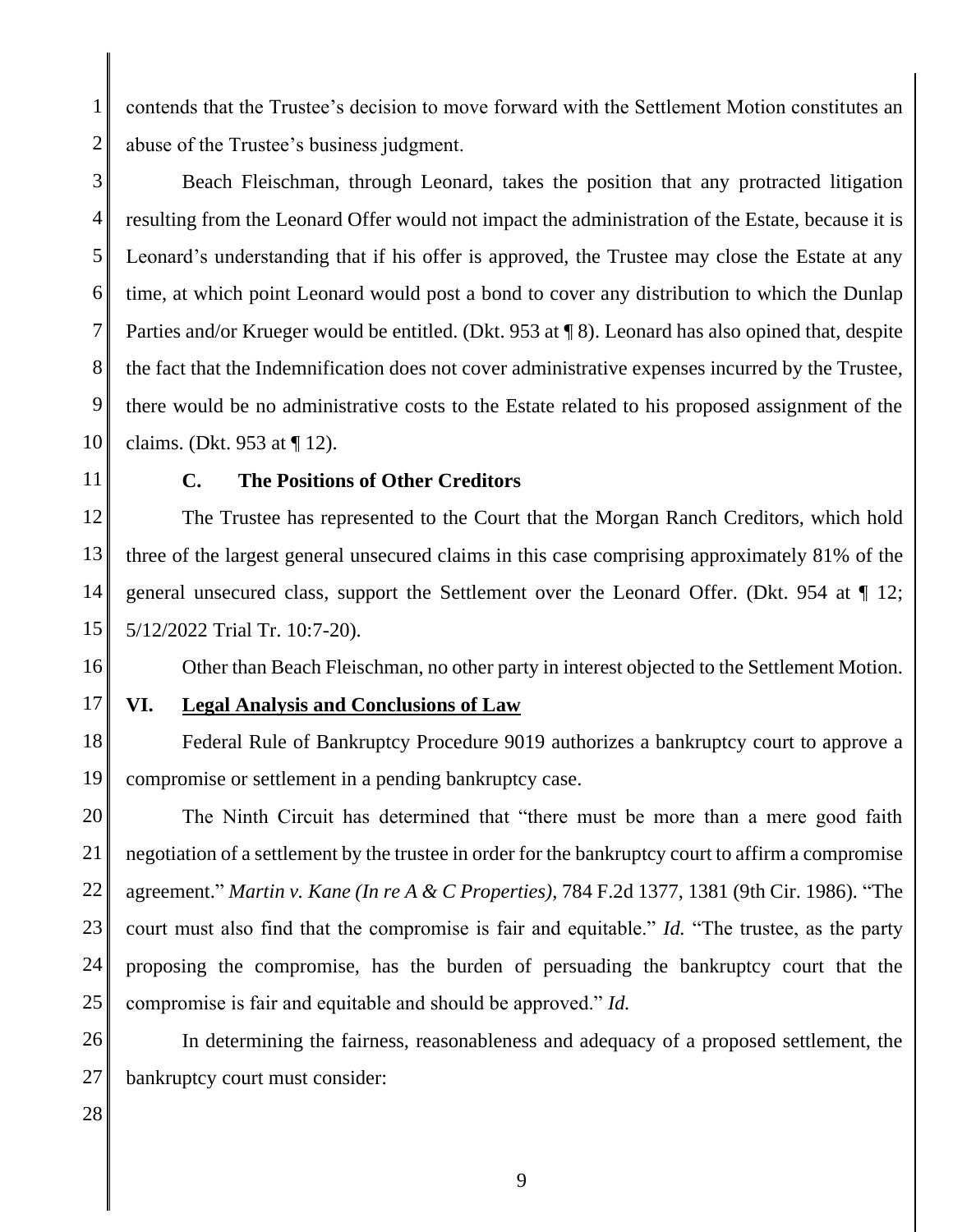(a) The probability of success in the litigation; (b) the difficulties, if any, to be encountered in the matter of collection; (c) the complexity of the litigation involved, and the expense, inconvenience and delay necessarily attending it; (d) the paramount interest of the creditors and a proper deference to their reasonable views in the premises.

5 *Id.* (citations omitted).

1

2

3

4

6 7 8 9 10 11 12 13 14 15 16 17 18 19 20 "No one factor is dispositive" and "the factors should be considered as a whole to determine whether the settlement compares favorably with the expected rewards of litigation." *Skyline Ridge, LLC v. Cinco Soldados, LLC (In re Skyline Ridge, LLC)*, BAP Nos. AZ-20-1264- BTL & AZ-21-1000-BTL, 2021 WL 3829311, at \*9 (9th Cir. BAP Aug. 25, 2021) (quoting in part *Greif & Co. v. Shapiro (In re W. Funding Inc.)*, 550 B.R. 841, 851 (9th Cir. BAP 2016), *aff'd,* 705 F. App'x 600 (9th Cir. 2017)); *accord Open Med. Inst., Inc. v. Hjelmeset (In re Open Med. Inst., Inc.)*, No. BAP NC-21-1233-FBS, 2022 WL 1711774, at \*7 (9th Cir. BAP May 26, 2022). Because a court has discretion as to how much weight to give each of the *A & C Properties*  factors, "any one factor may have weight in isolation that justifies [a] settlement." *Tieni v. Mastan (In re Bondanelli)*, No. BAP CC-19-1175-TaFS, 2020 WL 1304140, at \*2 (9th Cir. BAP Mar. 18, 2020); *see also In re Open Med. Inst., Inc.,* 2022 WL 1711774, at \*11 ("a settlement can satisfy the *A & C Properties* test even if the evidence supporting one or more of the four factors is relatively weak"). Further, when assessing a settlement, the Court need not decide issues of disputed fact or questions of law raised in the controversies sought to be settled. *Burton v. Ulrich (In re Schmitt)*, 215 B.R. 417, 423 (9th Cir. BAP 1997).

21 22 23 24 25 26 27 28 "Ordinarily, the position of the trustee is afforded deference, particularly where business judgment is entailed in the analysis . . . ." *Simantob v. Claims Prosecutor, LLC (In re Lahijani)*, 325 B.R. 282, 289 (9th Cir. BAP 2005). "Nevertheless, particularly in the face of opposition by creditors, the requirement of court approval means that the responsibility ultimately is the court's." *Id.* That being said, although creditor objections must be afforded due deference, such objections are not controlling. *In re A & C Props.*, 784 F.2d at 1382. "Unsecured creditors have a voice but not a veto." *Sterling v. Green (In re Esterlina Vineyards & Winery, LLC)*, BAP No. NC-16-1428-TaBS, 2018 WL 1354331, at \*8 (9th Cir. BAP Mar. 13, 2018).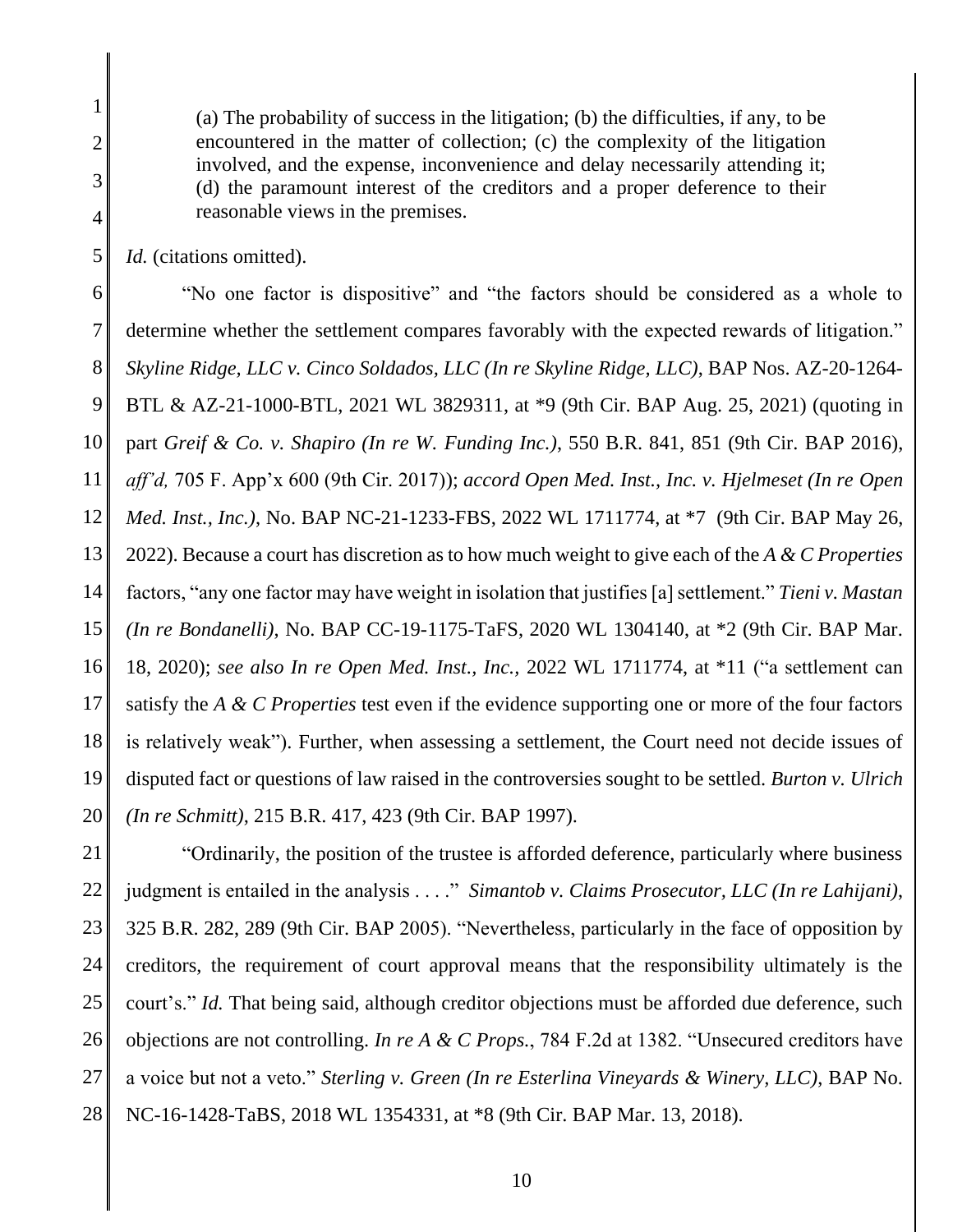1 2 3 4 Ultimately, a bankruptcy court has great latitude in approving a compromise which it determines to be fair and equitable. *Woodson v. Fireman's Fund Ins. Co. (In re Woodson)*, 839 F.2d 610, 620 (9th Cir. 1988). The following sets forth the Court's application of the *A & C Properties* factors to the Settlement.

5

## **A. Probability of Success in Litigation**

6 7 8 9 10 11 12 13 14 The State Court Action, which involves numerous parties and claims flowing both from and against the Estate, has been pending for more than seven years, involves numerous, complex claims, and relates to actions and conduct which occurred more than a decade ago. Further, claims on both sides of the lawsuit have survived dispositive motions. The parties do not dispute that were litigation to continue, a trial would be necessary. Based upon the foregoing, the Estate's probability of success in the State Court Action is anything but certain. Likewise, given the nature and overlap between the State Court Action and the status of the Krueger and Dunlap Parties' claims in this bankruptcy case, the Estate's probability of success in any bankruptcy court litigation against Krueger and/or the Dunlap Parties remains speculative.

15 16 17 18 Beach Fleischman, through Leonard, has suggested that the counterclaims asserted by the Dunlap Parties against Farwest have little to no merit, but Beach Fleischman has not argued that the Debtor's probability of success in the State Court Action and/or pertinent bankruptcy litigation is so certain as to weigh against settlement.

19 20 21 Given the totality of the circumstances and record before the Court, it is this Court's determination that the first *A & C Properties* factor weighs strongly in favor of approval of the Settlement.

22

#### **B. Difficulties of Collection**

23 24 25 26 27 28 No testimony or evidence was submitted regarding any potential collection difficulties the Trustee might encounter in the event litigation against the Settling Parties were to continue and the Estate were to prevail, but given the number of parties involved, issues regarding collection could very well arise. Further, as discussed above, the record reflects that at least one of the Settling Parties against whom the Estate has a claim was a debtor in a Chapter 13 bankruptcy case commenced after the State Court Action.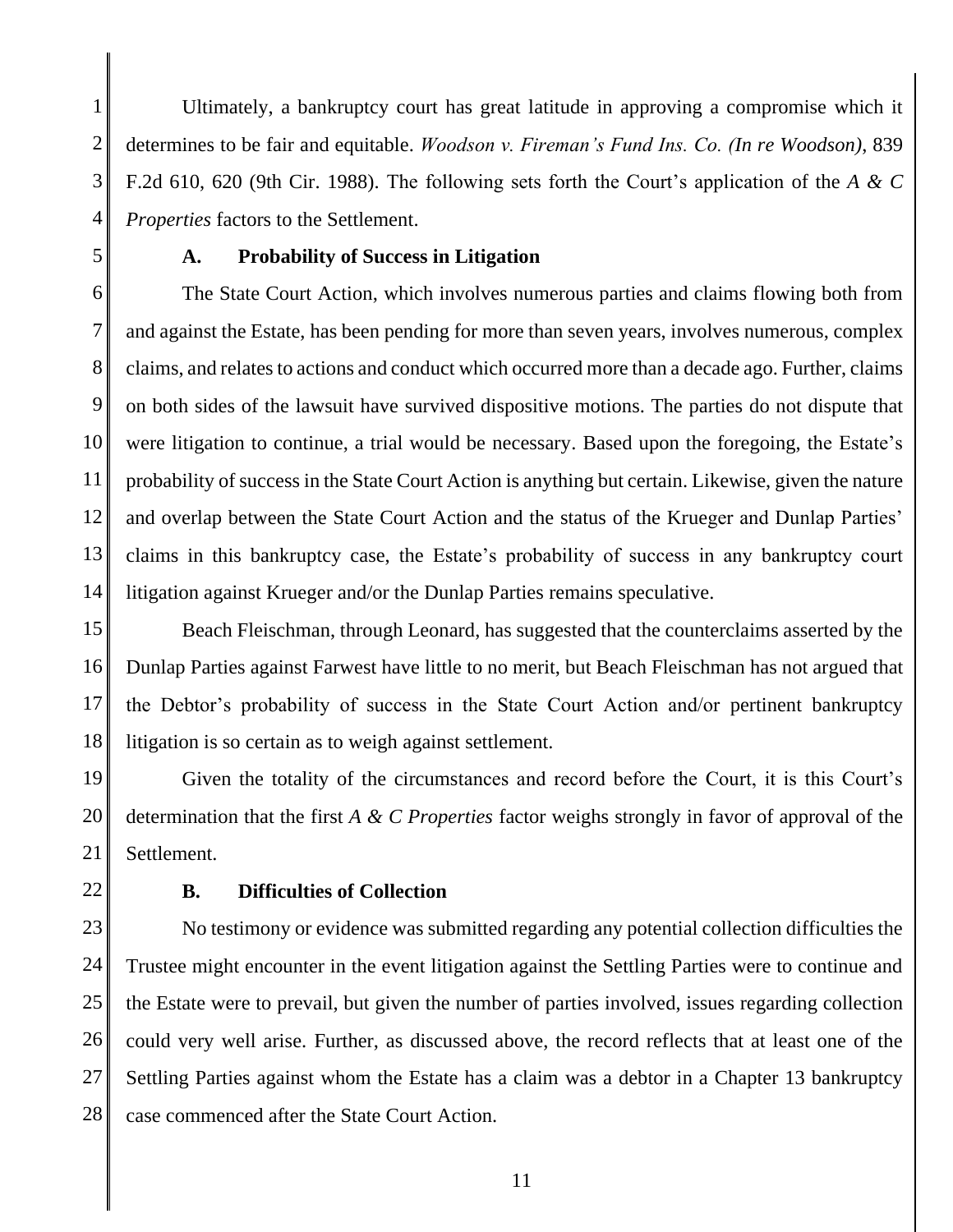1 2 Beach Fleischman has not argued that this *A & C Properties* factor weighs to any extent against settlement.

Based upon the foregoing, the Court finds that the second *A & C Properties* factor weighs in favor of approval of the Settlement, or is at least neutral.

5

3

4

# **C. Complexities, Expense, Inconvenience, and Delay of Litigation**

6 7 8 9 10 11 12 13 14 15 16 The claims at issue in the State Court Action and the claims involving the Settling Parties in this bankruptcy case and in the Krueger Adversary are numerous, complex, and fact-intensive. Additionally, the expense to the Estate of continuing litigation against the Settling Parties could ultimately be prohibitive given that the Debtor's defense costs in the State Court Action have been borne by Secura under a reservation of rights, and given that the Estate is responsible for all administrative expenses incurred in the context of this bankruptcy case and the Krueger Adversary. Further, as noted above, the State Court Action has been pending since 2015, there are no trial dates set, and there is a high likelihood of future appeals and proceedings given the nature of the litigation, and the past history between the parties. Moreover, the Krueger Adversary and the litigation pertaining to the Krueger and Dunlap Parties' claims in this bankruptcy case are in the initial stages.

17 18 19 20 21 Beach Fleischman has not argued that the litigation that would be resolved under the terms of the Settlement is not complex or fact-intensive. Beach Fleischman, through Leonard, and as reflected in the Leonard Offer, has acknowledged, that if the litigation at issue were to continue, it would be complex, expensive, and protracted. The Trustee, on the other hand, testified that he may be able to close this case before the end of the year if the Settlement is approved.<sup>10</sup>

22 23 Based upon the foregoing, it is the determination of the Court that the third *A & C Properties* factor weighs heavily in favor of approval of the Settlement.

24

#### **D. Interest of Creditors**

25 26 Beach Fleischman, which holds a claim representing approximately 3 to 4% of the general unsecured claims in this case, $<sup>11</sup>$  and which has not been an active participant in these proceedings</sup>

27

 $10$  (5/12/2022 Trial Tr. 23:16-24:2).

<sup>11</sup> (5/12/2022 Trial Tr. 16:12-14; *see also* Proof of Claim 15-1).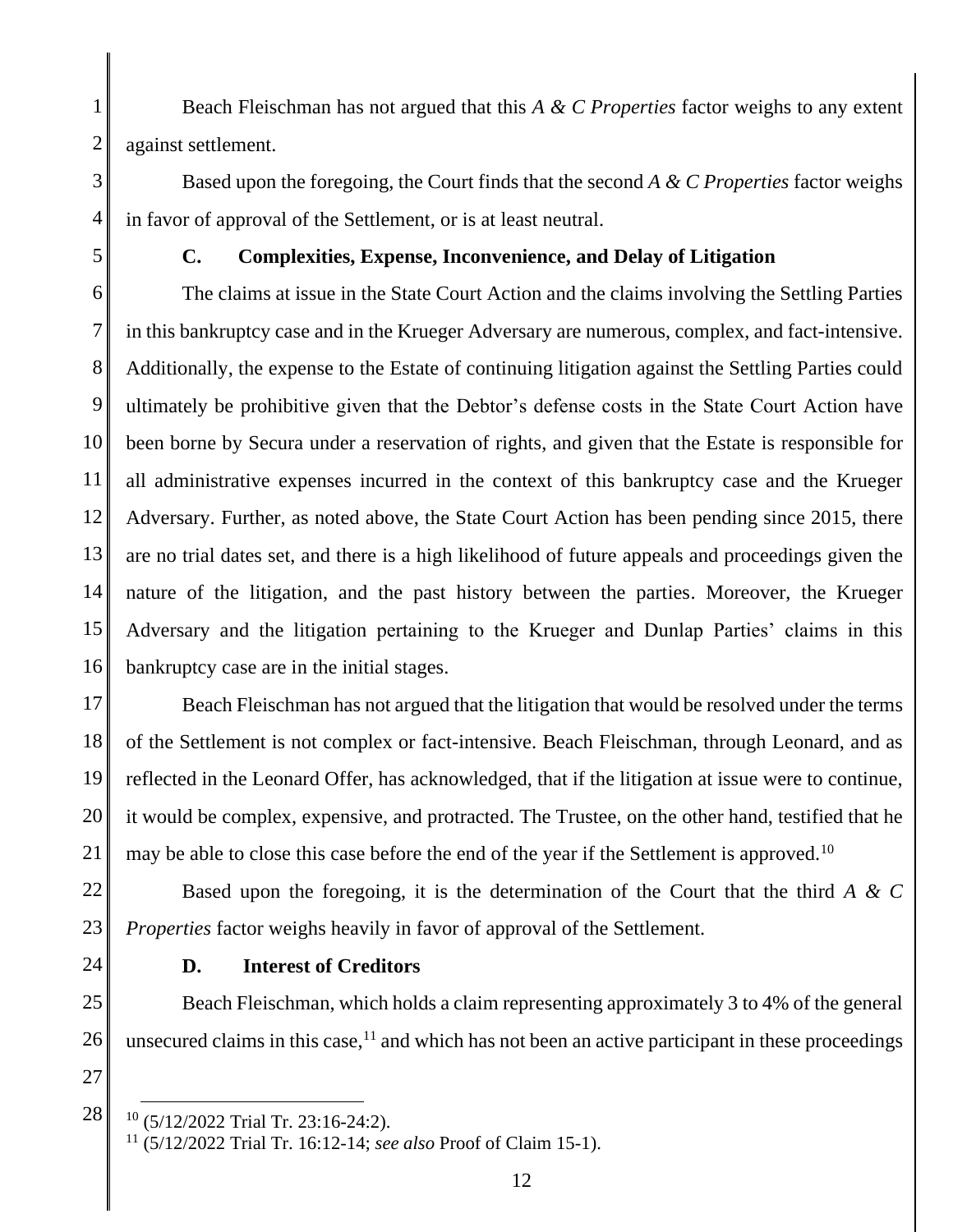2 other than to allow Leonard a platform to pursue the Leonard Offer, is the only creditor that has objected to the Settlement Motion or supported the Leonard Offer.<sup>12</sup>

3 4 6 The record reflects that the largest general unsecured creditors in this case, which hold more than 80% of the general unsecured claims in this case, and which creditors are not parties to the State Court Action or any other pertinent litigation, prefer the Trustee's Settlement to the Leonard Offer. The Court must give proper deference to these creditors' reasonable views.

7 8 9 10 11 12 Significant creditor support aside, Beach Fleischman suggests that the Trustee's analysis, which shows that general unsecured creditors would receive more in the event the Settlement is approved than they would under the Leonard Offer, is flawed because it does not account for the Indemnification. Under Beach Fleischman's analysis, the Leonard Offer would provide a net benefit to the Estate in the amount of \$6,500, after deduction of the administrative and operating expenses estimated by the Trustee, and as such, is in the best interest of creditors.

13 14 15 16 17 18 However, even assuming that Leonard would fully indemnify the Estate for any amounts the Estate would otherwise be obligated to pay the Dunlap Parties or Krueger, and assuming there would be no expenses stemming from the Leonard Offer over and above those estimated by the Trustee, the monetary benefit to general unsecured creditors would be negligible, and would result in, at most, an additional 0.5% distribution on account of allowed general unsecured claims in this case. For Beach Fleischman, this would mean an increased return of less than \$300.<sup>13</sup>

19 20 21 22 23 Moreover, although Beach Fleischman would have the Court engage in a strict dollar-fordollar analysis, the risks, delays, and uncertainties associated with the Leonard Offer must be considered and accounted for, and the Trustee has reasonably accounted for those risks, delays, and uncertainties. (5/12/2022 Trial Tr. 20:7-18, 21:8-11). The Court finds the Trustee's analysis credible and reasonable.

24

1

5

25

With respect to performance under the Leonard Offer, Leonard has submitted a financial statement attesting to the assets of Leonard and his wife, which he believes would be available

<sup>27</sup>  $12$  The Court notes that a representative of Beach Fleischman did not appear at any of the hearings dealing with the objection to the Settlement or the evidentiary hearing.

<sup>28</sup>  $13$  Even assuming, for the sake of argument, that there would be no ongoing expenses or costs to the Estate associated with the Leonard Offer, the monetary benefit to Beach Fleischman would be, at most, \$1,000. (*See* 5/12/2022 Trial Tr. 24:6-12).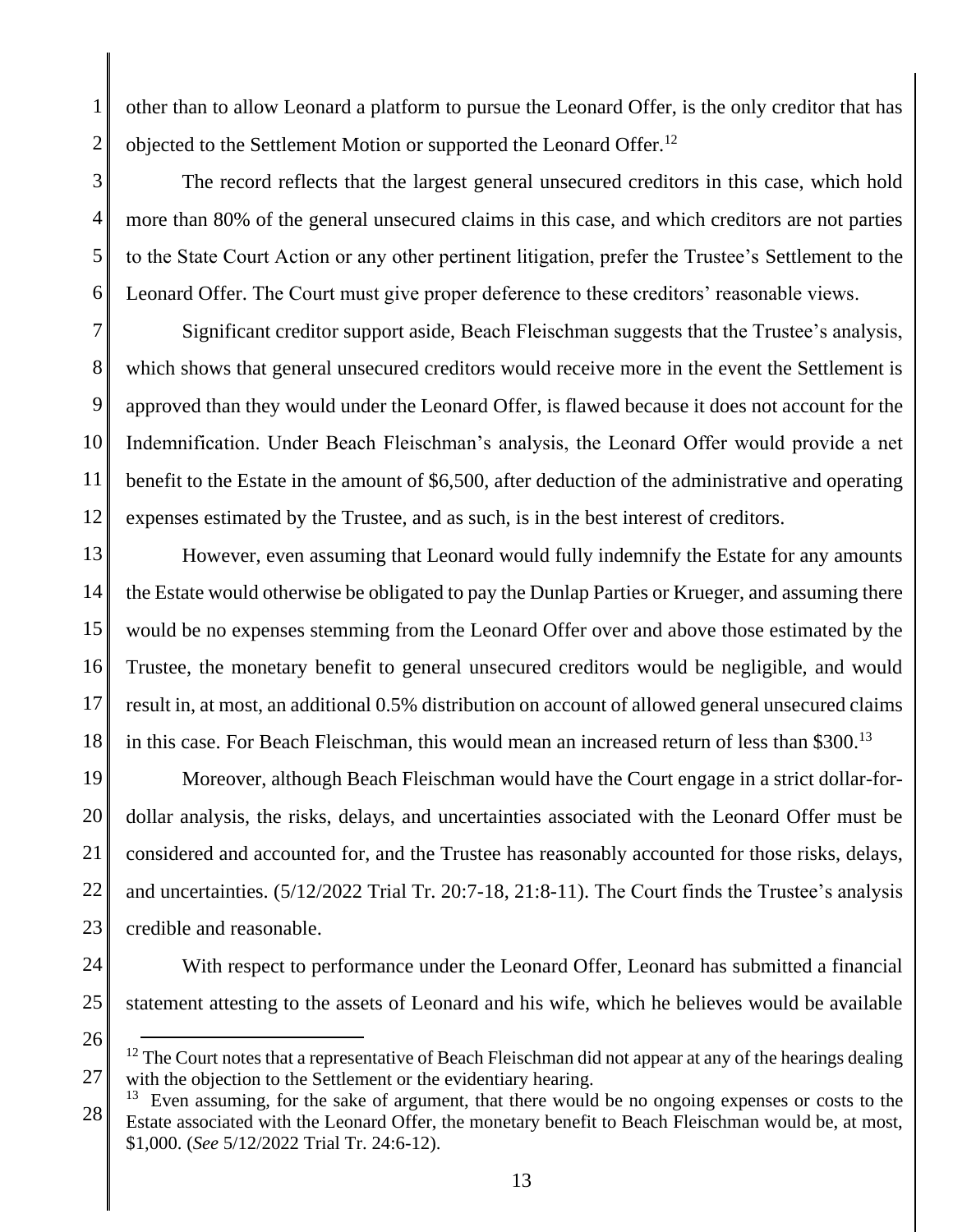1 2 3 4 5 6 to satisfy his requirements under the Indemnification.<sup>14</sup> (TE 7;  $5/12/2022$  Trial Tr. 32:21-33:16). That being said, Leonard acknowledged during testimony that he has not investigated the procedure for obtaining the required bond. (5/12/2022 Trial Tr. 37:9-19; *see also* 5/12/2022 Trial. Tr. 40:10-41:24). Thus, even assuming Leonard has the financial ability to satisfy the Indemnification, issues may arise pertaining to the implementation of the bonding requirement, which could result in additional delays and/or administrative expenses.

7 8 9 10 11 The Trustee has further testified that the bonding procedure proposed by Leonard would in actuality provide no benefit to the Estate given that the Trustee would not be able to make final distributions or close the case prior to resolution of the Krueger and Dunlap Parties' claims, including appeals. Leonard offered no testimony to refute the Trustee's position on this issue. (*See* 5/12/2022 Trial Tr. 25:15-26:14, 36:19-24).

12 13 14 15 16 17 18 19 20 Additionally, as compared against the Leonard Offer, the Settlement provides for a complete and final resolution of litigation across multiple forums. As such, the Settlement would eliminate ongoing administrative expenses stemming from all such litigation and reduce the Estate's exposure to additional costs and claims. Although the Leonard Offer purports to resolve the same litigation through a purchase of claims, the Leonard Offer nevertheless leaves open the possibility for additional litigation and costs that could significantly impact the Estate. The Indemnification, for example, would not cover the Trustee's ongoing operating expenses or legal fees, or cover all possible claims that may be asserted by the Dunlap Parties and/or Krueger in this bankruptcy case.

21 22 23 24 Given the negligible difference in the return to Beach Fleischman under the Leonard Offer, the Court questions Beach Fleischman's motivation in pursuing the objection, and hopes that such objection was not raised solely for the purpose of assisting Leonard in the pursuit of his pending claims against Secura.

25

Ultimately, the record reflects that creditors of this Estate overwhelmingly support the Settlement Motion and would receive no discernable benefit from proceeding under the Leonard

27

<sup>28</sup>  $14$  The Court notes that under Arizona law, Leonard cannot singlehandedly bind his marital community. A.R.S. §§ 25-214(C)(2). No evidence was presented to show that his spouse agreed to the Indemnification.